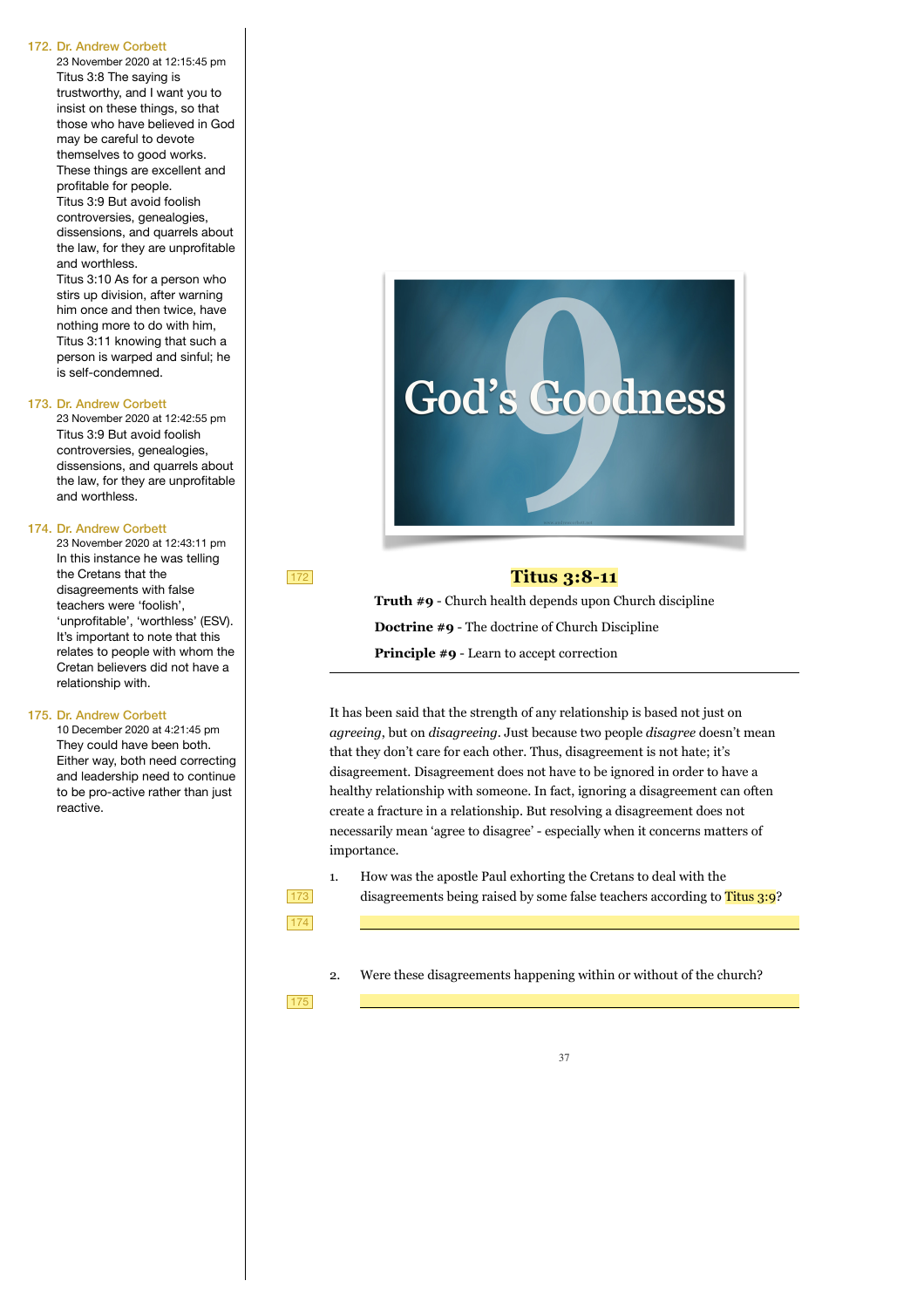23 November 2020 at 12:51:21 pm itus 3:8 The saying is trustworthy, and I want you to insist on these things, so that those who have believed in God may be careful to devote themselves to good works. These things are excellent and profitable for people.

## 177. Dr. Andrew Corbett

10 December 2020 at 4:22:46 pm "good works" - practical care for others

## 178. Dr. Andrew Corbett

23 November 2020 at 1:18:35 pm Matt. 18:15 | "If your brother sins against you, go and tell him his fault, between you and him alone. If he listens to you, you have gained your brother. Matt. 18:16 But if he does not listen, take one or two others along with you, that every charge may be established by the evidence of two or three witnesses.

Matt. 18:17 If he refuses to listen to them, tell it to the church. And if he refuses to listen even to the church, let him be to you as a Gentile and a tax collector.

## 179. Dr. Andrew Corbett

10 December 2020 at 4:24:11 pm Try and deal with it one on one, if that doesn't work, take a witness with you, and if that doesn't work take it before the whole church.

### 180. Dr. Andrew Corbett

23 November 2020 at 1:19:03 pm Titus 1:9 He must hold firm to the trustworthy word as taught, so that he may be able to give instruction in sound doctrine and also to rebuke those who contradict it.

#### 181. Dr. Andrew Corbett

23 November 2020 at 1:28:20 pm Elders were responsible for guarding the flock and when necessary 'rebuking' those who spread false teaching.

There are some disagreements that are based on falsehoods which need to be corrected especially when they are held and promoted by those we care about such as friends and family. These disagreements could be matters of belief or perhaps lifestyle choices.

3. What kind of activity did Paul describe as 'excellent' and 'profitable' in Titus 3:8? 176

177

# **Godly Leadership Involves Managing Conflict**

If God has called you to be a shepherd in a church - a pastor, a small-group leader, a team leader - you are also called to deal with inevitable conflicts. We should not allow our romantic notions of 'church' blind-side us to disagreements and conflicts within our church, small group, or team.

- 4. As a shepherd within a church, what is the best strategy for dealing with disagreement and conflict?
	- a) Ignore it and hope it goes away all by itself.
	- b) Pray that God smites those who disagree with you.
	- c) Go privately to the other individual at an appropriate time and place and ask if you could clear the air between you both.
	- d) Crawl up in a corner with blanky (a blanket) and cover your head with it.
	- e) Demand that they leave the church/small-group/team for daring to disagree with you.
- 5. How did Jesus say that a disagreement should be dealt with according to Matthew 18:15-17?
- 6. Based on Paul's requirements for an elder included in Titus 1:9 what role were elders to play in church conflicts over (false) doctrine being promoted? 180

181

178 179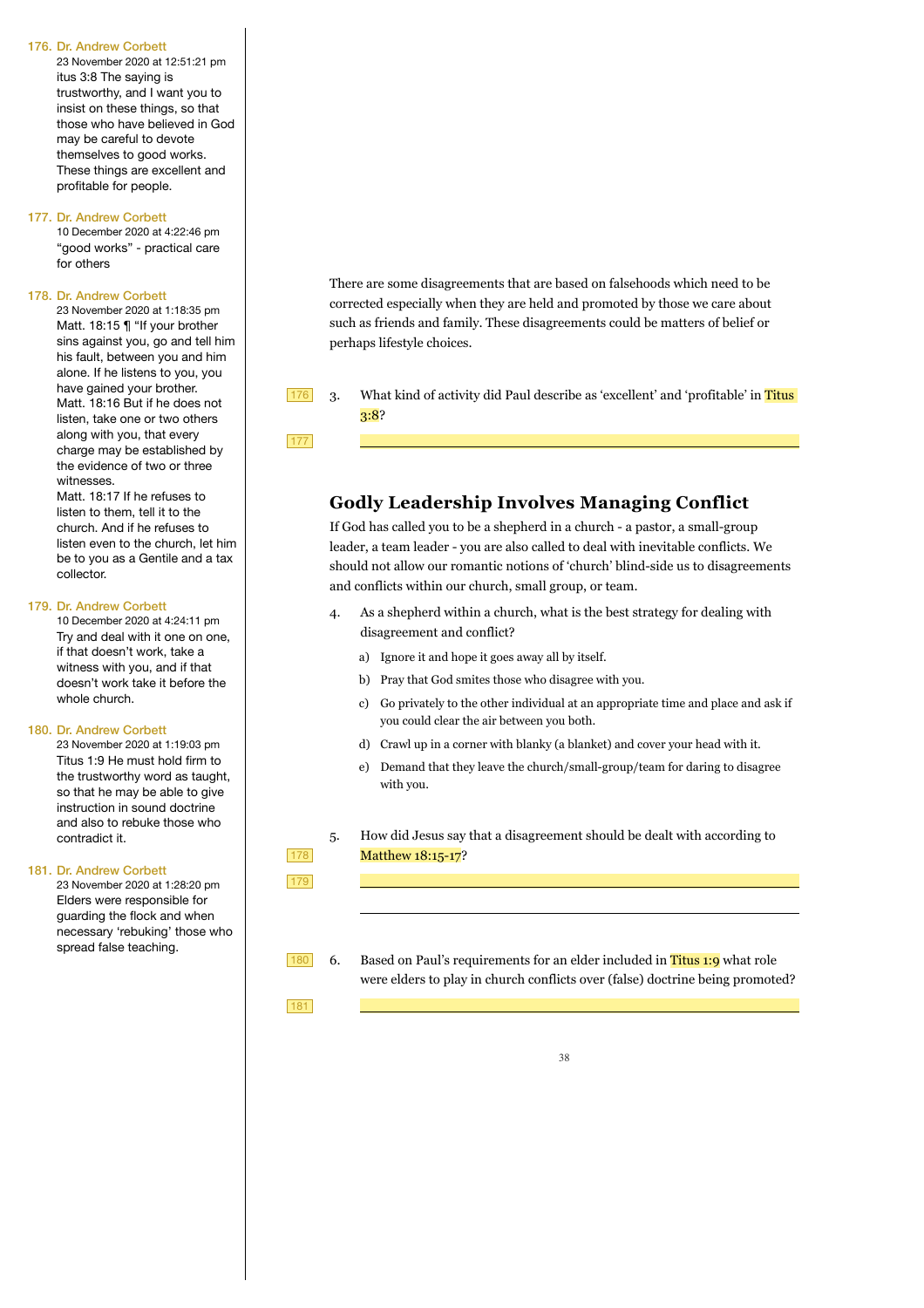23 November 2020 at 1:27:43 pm Titus 3:10 As for a person who stirs up division, after warning him once and then twice, have nothing more to do with him,

#### 183. Dr. Andrew Corbett

23 November 2020 at 1:29:13 pm Presumably the elders/leaders of the church for warning people of bad teaching or behaviour.

## 184. Dr. Andrew Corbett

23 November 2020 at 1:48:57 pm Prov. 17:10 A rebuke goes deeper into a man of understanding

 than a hundred blows into a fool.

#### 185. Dr. Andrew Corbett

23 November 2020 at 1:49:07 pm A person of understanding.



183

185

7. Who was responsible for implementing Titus 3:10?

# **Growing as a Christian Requires Being Corrected**

Have you ever prayed for God to help you grow as a follower of Christ? Have you prayed for God to correct you?

- 8. When a believing friend or church leader attempts to correct you, you should
	- a) Get offended and leave the church and *sense God is moving you on to another church*.
	- b) Defend yourself by pointing out that they are wrong with several long text messages to prove it.
	- c) Listen to what they are saying. Thank them for taking the time to share this with you. Show your appreciation for their care. Make their points a matter of prayer as you continue to ask God to help you to follow and serve Christ more effectively.
	- d) Storm off in a huff and slam the door behind you as you do for dramatic effect.
	- e) Listen to them and remain silent (tears would be permitted) then leave that exchange and proceed to tell everyone you know what a pack of heartless hypocrites your church leaders are.

9. According to **Proverbs 17:10**, what kind of person accepts correction? 184

It takes humility to receive needful correction. This in itself is one of the essential characteristics for Christian growth. It often takes courage to deliver needful correction. Courage is one of the essential characteristics for leadership growth. For any church to grow it requires a balanced culture of humility, courage, and wisdom.